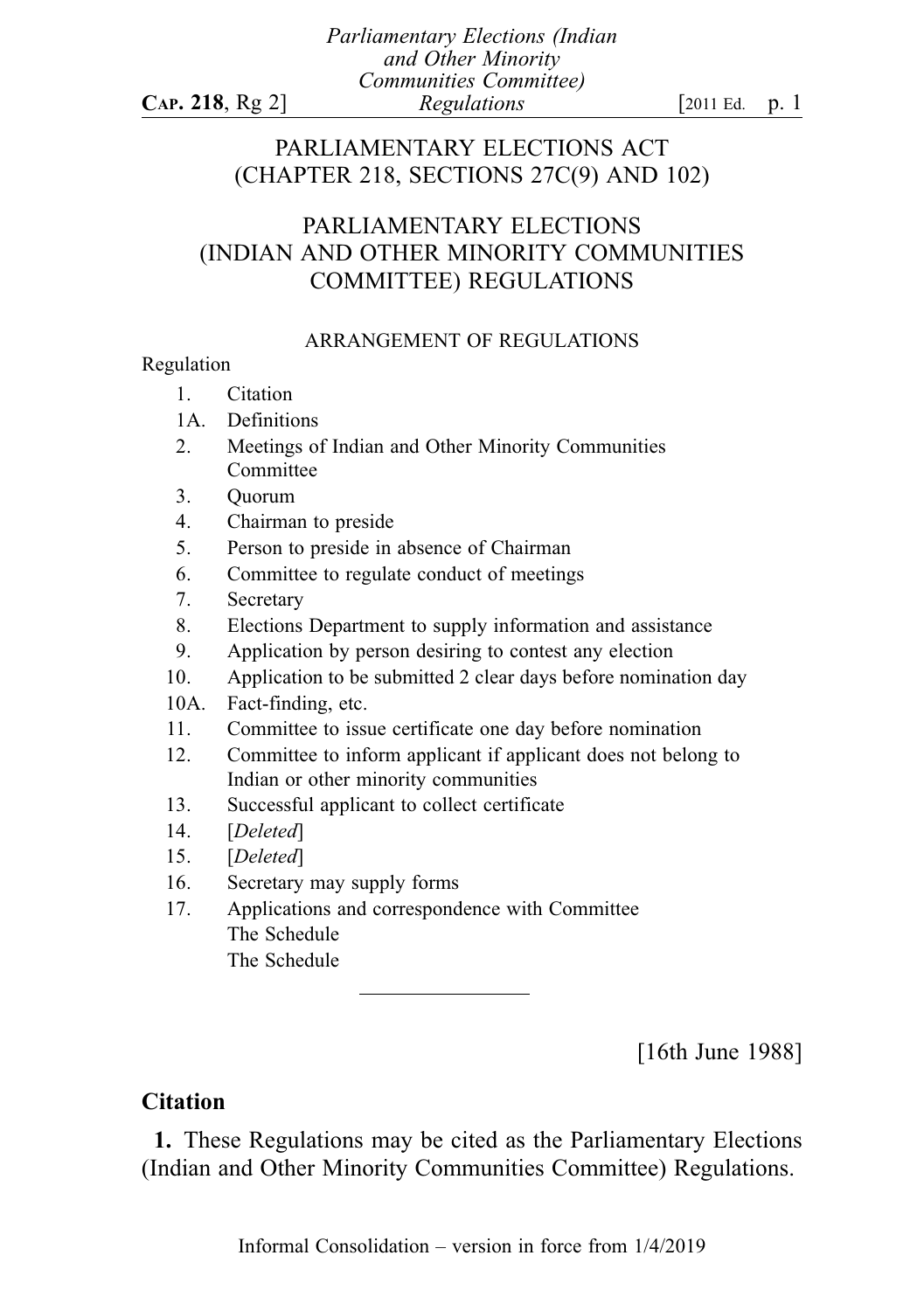## **Definitions**

- 1A. In these Regulations, unless the context otherwise requires
	- "applicant" means a person who applies under section 27A(5) of the Act for a certificate that the person belongs to the Indian or other minority communities;
	- "Secretary" means the Secretary to the Committee appointed under regulation 7.

[S 236/2019 wef 01/04/2019]

# Meetings of Indian and Other Minority Communities **Committee**

2.—(1) The Indian and Other Minority Communities Committee established under section 27C of the Act (referred to in these Regulations as the Committee) shall meet for the despatch of business at such times and places as the Chairman of the Committee may from time to time appoint.

[S 236/2019 wef 01/04/2019]

(2) Unless any member of the Committee objects, the Committee may despatch business without meeting in person if the Chairman of the Committee so directs.

[S 236/2019 wef 01/04/2019]

# **Ouorum**

3. At every meeting of the Committee, 3 members of the Committee shall form a quorum.

# Chairman to preside

4. The Chairman of the Committee shall preside at meetings of the Committee.

## Person to preside in absence of Chairman

5. Where the Chairman of the Committee is absent at a meeting, such member as the members present may elect shall preside at that meeting.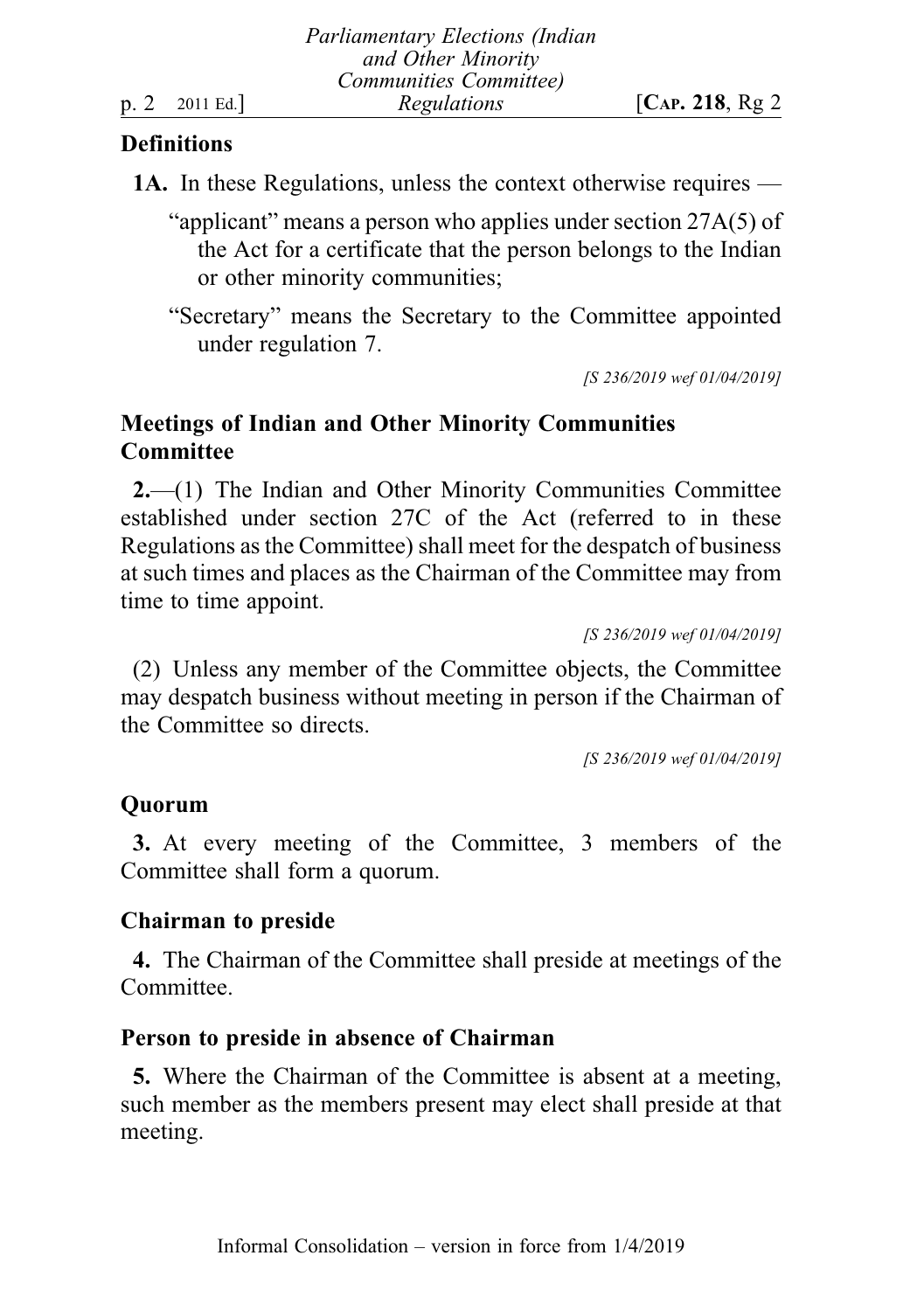# Committee to regulate conduct of meetings

6. The Committee may regulate the conduct of proceedings at its meetings as it thinks fit.

# **Secretary**

7.—(1) The Chairman of the Committee may appoint a public officer to be the Secretary to the Committee.

(2) The Secretary may convey any decision, direction, request or information on behalf of the Committee, and may also perform such other duties as the Chairman of the Committee may assign.

(3) The office of the Secretary is to be at the Elections Department.

[S 236/2019 wef 01/04/2019]

# Elections Department to supply information and assistance

8. The Elections Department shall, at the request of the Committee, supply the Committee with all such information, and provide the Committee with all such assistance as it requires for the purposes of the Act.

# Application by person desiring to contest any election

9. Any person belonging to the Indian or other minority communities who desires to contest as such a person in any election in any group representation constituency designated under section  $8A(1)(b)(ii)$  of the Act shall, at any time after the date of the notice of the writ referred to in section 25 of the Act and at least 2 clear days before the day of nomination, apply to the Committee for a certificate in Form A in the Schedule.

# Application to be submitted 2 clear days before nomination day

10. Every applicant shall ensure that his application under regulation 9 is received by the Committee not later than 2 clear days before the day of nomination.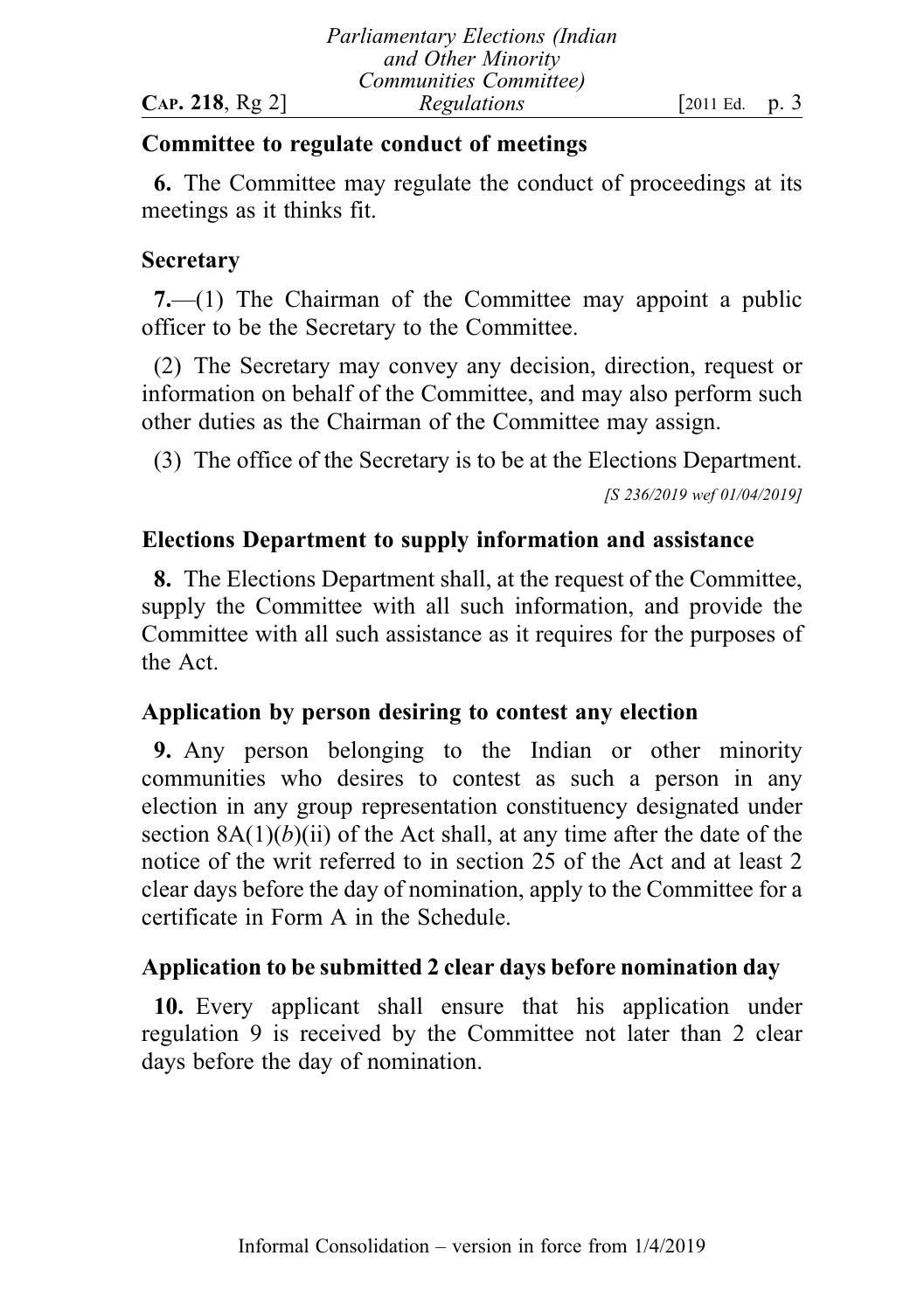## Fact-finding, etc.

10A.—(1) The Committee may, for the purposes of determining whether an applicant belongs to the Indian or other minority communities —

- (a) require the applicant to provide further information;
- (b) interview the applicant;
- (c) inform itself on any matter; and
- (*d*) consult any person.

(2) In determining whether an applicant belongs to the Indian or other minority communities, the Committee may take into account any refusal by the applicant to provide further information or to be interviewed.

[S 236/2019 wef 01/04/2019]

### Committee to issue certificate one day before nomination

11. Upon receipt of any application under regulation 9, the Committee shall, if it considers that the applicant is a person belonging to the Indian or other minority communities, as soon as practicable and in any case not later than the day before the day of nomination, issue to the applicant a certificate in Form B in the Schedule certifying that to be the fact.

# Committee to inform applicant if applicant does not belong to Indian or other minority communities

12. Where the Committee does not consider that an applicant is a person belonging to the Indian or other minority communities, it shall, as soon as practicable and in any case not later than the day before the day of nomination, inform the applicant accordingly.

## Successful applicant to collect certificate

13. Upon determination of any application, the Committee shall as soon as practicable notify an applicant whose application for a certificate is successful of its decision and the applicant shall collect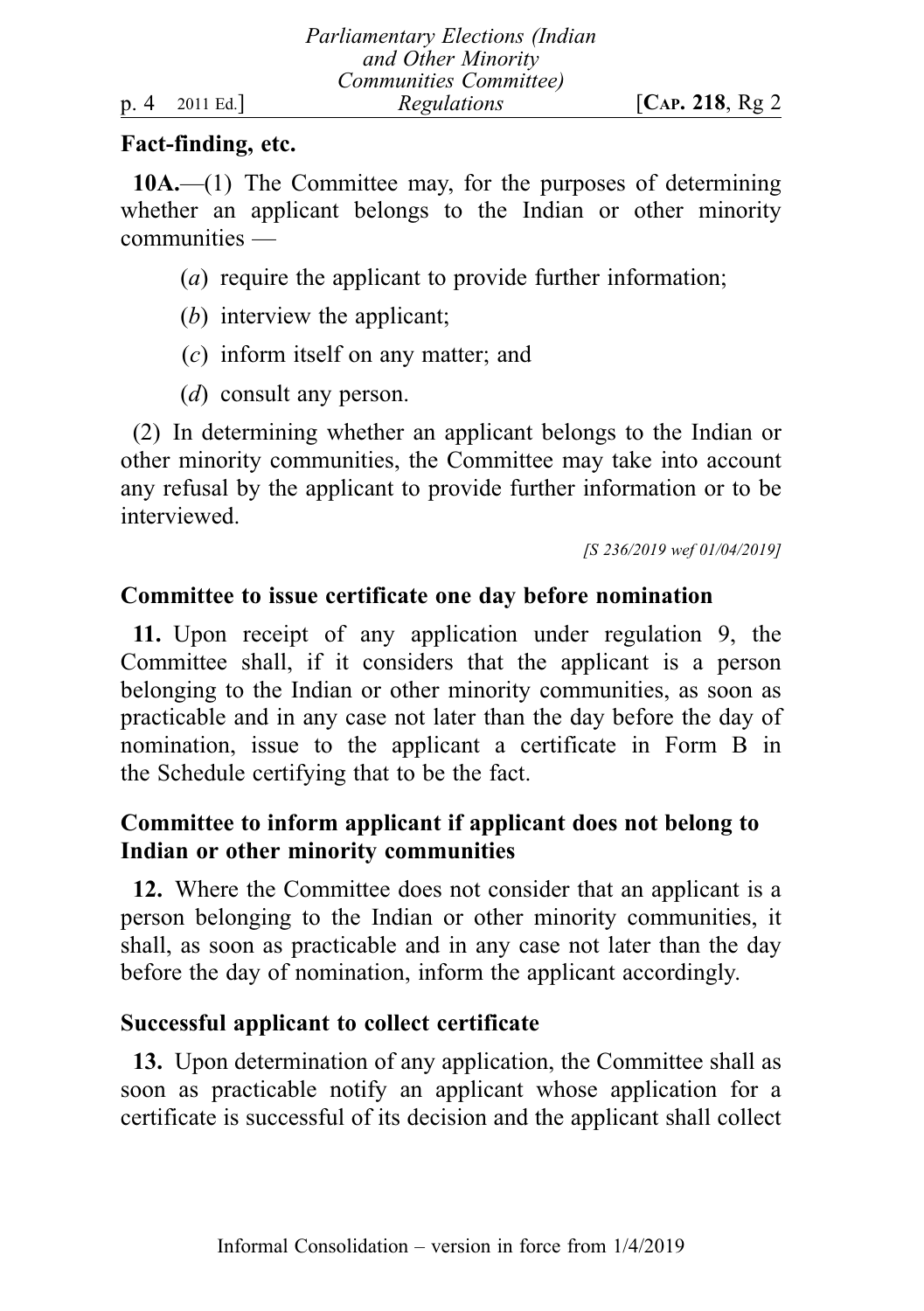|                | <b>Parliamentary Elections (Indian</b> |                 |  |
|----------------|----------------------------------------|-----------------|--|
|                | and Other Minority                     |                 |  |
|                | Communities Committee)                 |                 |  |
| CAP. 218, Rg 2 | Regulations                            | [2011 Ed. p. 5] |  |

the certificate issued to the applicant not later than the day before the day of nomination.

[S 236/2019 wef 01/04/2019]

14. [Deleted by S 236/2019 wef 01/04/2019] 15. [Deleted by S 236/2019 wef 01/04/2019]

# Secretary may supply forms

16. The Secretary may, at any time after the date of the notice of the writ referred to in section 25 of the Act, supply Form A in the Schedule to any person requiring it.

[S 236/2019 wef 01/04/2019]

# Applications and correspondence with Committee

17. For the purposes of these Regulations, all applications to and correspondence with the Committee shall be addressed to the Chairman of the Committee and sent to the Secretary.

[S 236/2019 wef 01/04/2019]

# THE SCHEDULE

## FORM A

Regulations 9 and 16

# PARLIAMENTARY ELECTIONS ACT (CHAPTER 218)

# APPLICATION FOR CERTIFICATE OF INDIAN AND OTHER MINORITY COMMUNITIES COMMITTEE

| PARTICULARS OF APPLICANT (as shown in NRIC) |                               |          |      |  |  |
|---------------------------------------------|-------------------------------|----------|------|--|--|
| Name (in block letters)                     |                               | NRIC No. |      |  |  |
| Place of birth                              | Date of birth<br>(DD/MM/YYYY) |          | Race |  |  |
| OTHER PARTICULARS OF APPLICANT              |                               |          |      |  |  |
| Religion                                    | Language(s) spoken            |          |      |  |  |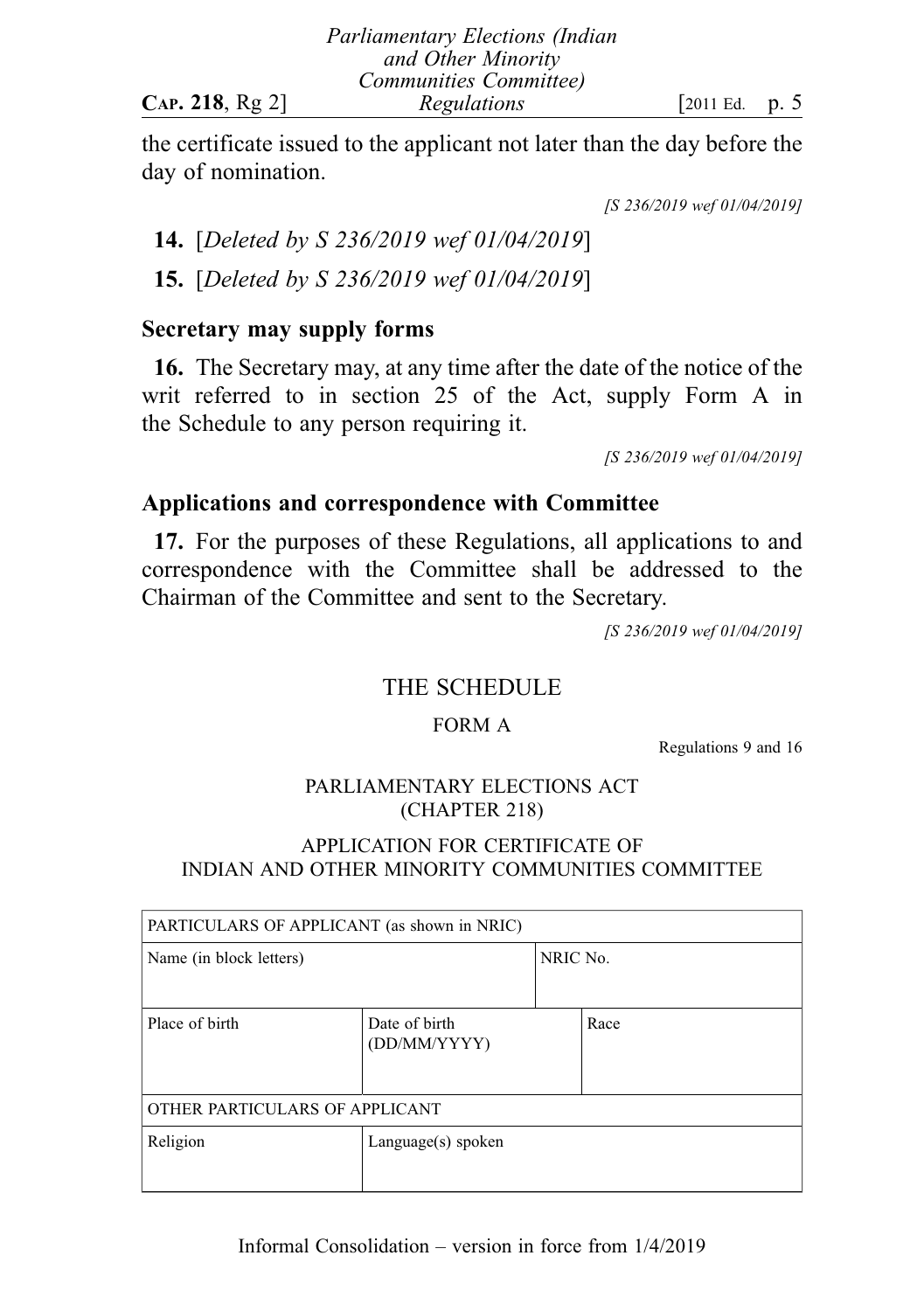#### Parliamentary Elections (Indian and Other Minority Communities Committee) p. 6 2011 Ed.] Regulations [CAP. 218, Rg 2

#### THE SCHEDULE — continued

| Address<br>(for correspondence) | Contact Number | Email address<br>(for correspondence) |
|---------------------------------|----------------|---------------------------------------|
|                                 |                |                                       |

#### ADDITIONAL INFORMATION

An applicant may submit additional information to support the application. The additional information must be set out in a statutory declaration made by the applicant. The statutory declaration must not exceed 2 pages and must be submitted together with the application.

In accordance with section 27A(5) of the Parliamentary Elections Act, I am applying to the Indian and Other Minority Communities Committee for a certificate certifying that I am a person belonging to the Indian or other minority communities.

My application \*is/is not accompanied by a statutory declaration containing additional information in support of my application.

> ..................................... Date

.............................................................. Signature of Applicant

\*Delete whichever is inapplicable.

#### FORM B

Regulation 11

### PARLIAMENTARY ELECTIONS ACT (CHAPTER 218)

### CERTIFICATE OF INDIAN AND OTHER MINORITY COMMUNITIES COMMITTEE

To:

(Name of Applicant)

From:

Chairman, Indian and Other Minority Communities Committee

In accordance with section 27A(6) of the Parliamentary Elections Act, the Indian and Other Minority Communities Committee certifies, for the purposes of the election immediately following the issue of a writ on  $\cdot$ , that the abovenamed applicant is a person belonging to the Indian or other minority communities.

> ..................................... Date

.......................................................... For and on behalf of the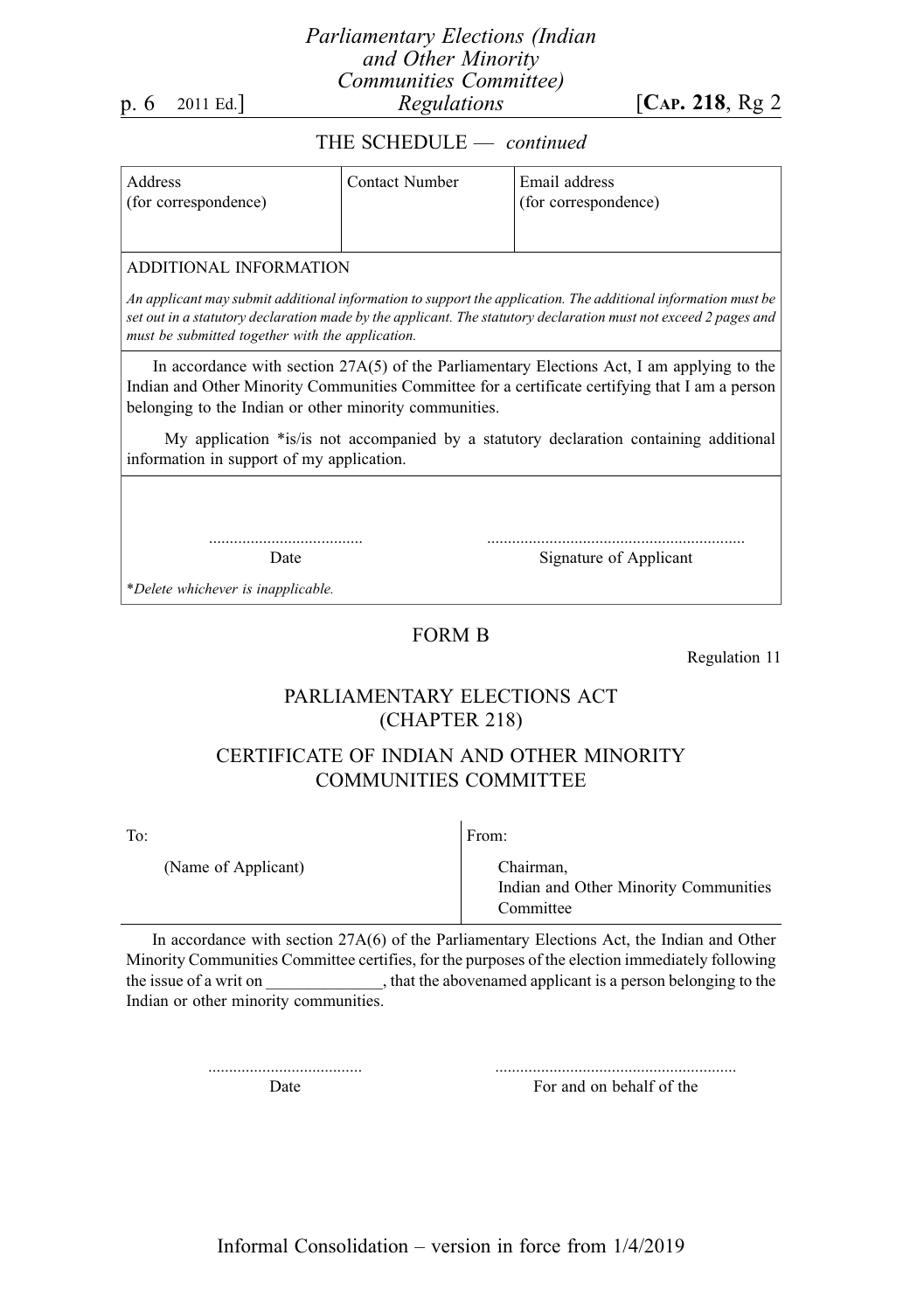Parliamentary Elections (Indian and Other Minority Communities Committee) **CAP. 218, Rg 2]**  $\qquad \qquad$  *Regulations* [2011 Ed. p. 7]

## THE SCHEDULE - continued

Indian and Other Minority Communities Committee

> [S 236/2019 wef 01/04/2019] [G.N. Nos. S 148/88; S 354/91]